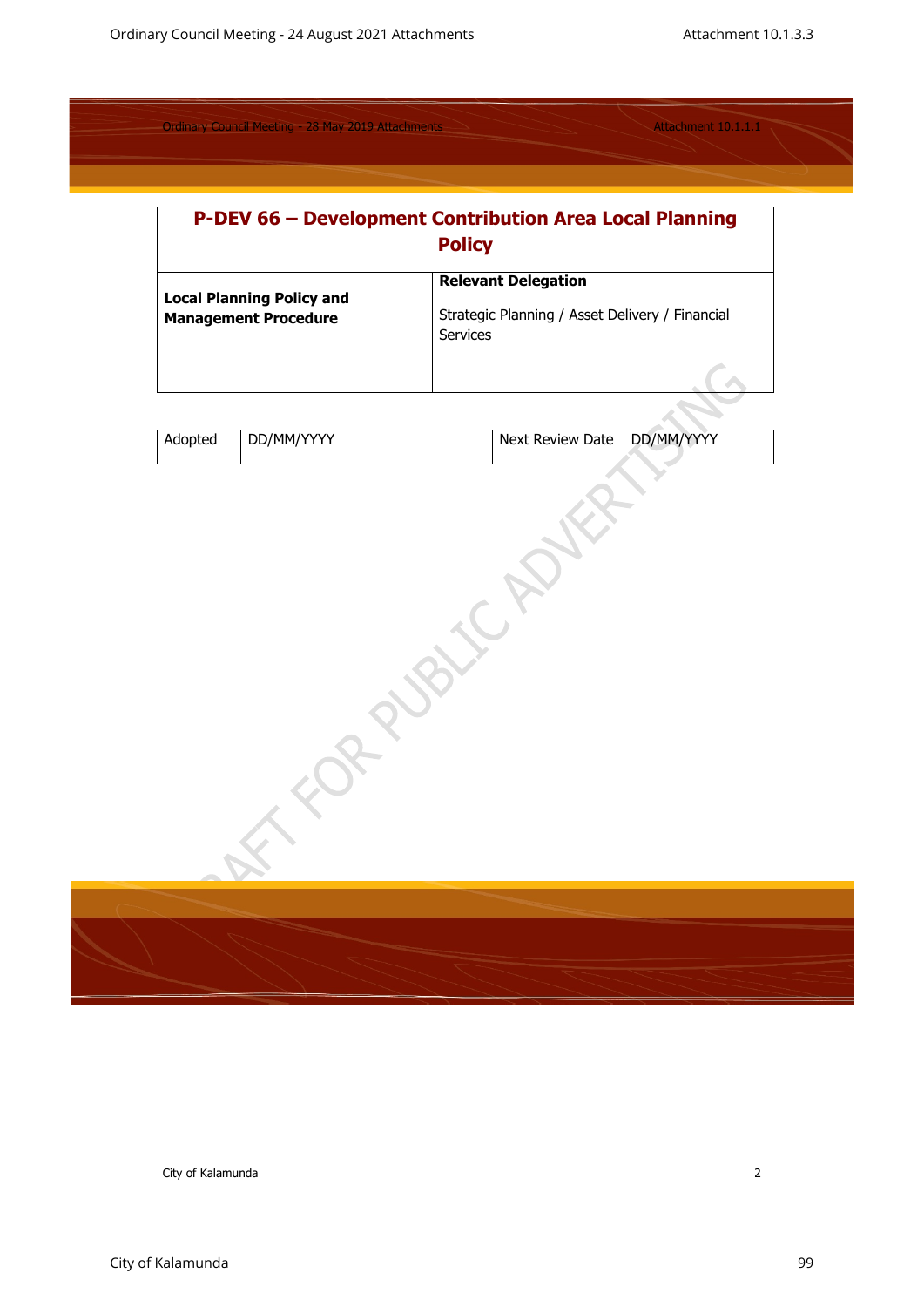# **1. Purpose**

## **1.1 Background and Introduction**

The City of Kalamunda (the City) administers development contribution arrangements for various areas where it has been determined that the City will facilitate the shared provision of certain infrastructure among land owners.

Development Contribution Areas (DCA)s typically involve five phases:

- 1. Establishment of the arrangement
- 2. Assessment of planning proposals for land in the arrangement area
- 3. Collection of contributions
- 4. Expenditure of arrangement funds
- 5. Monitoring/Review of the operation of the arrangement

The principles of this Policy, in addition to relevant State legislation and policies, will guide the City in administering DCAs through these phases.

## **1.2 Application of Policy**

To guide the establishment and operation of City administered DCAs. This Policy applies to all development on land zoned and reserved under the City of Kalamunda Local Planning Scheme No. 3 (the Scheme). The policy will establish a concise and well documented procedure for the establishment and review of DCAs which provides consistent management of DCAs from employees and a defined and transparent process for Council and the community.

## **1.3 Statutory Requirements**

This Policy has been prepared under and in accordance with Schedule 2 of the *Planning and Development (Local Planning Scheme) Regulations 2015* (the Regulations).

## **a) Relationship to Local Planning Scheme No. 3**

This Policy is a local planning policy prepared and adopted pursuant to Part 2 of the Scheme. The Policy augments and is to be read in conjunction with the provisions of the Scheme relating to DCAs.

If there is a conflict between this Policy and the Scheme, then the Scheme shall prevail.

#### **b) Relationship to other state planning / development control policies**

This policy has due regard to and should be read in conjunction with State Planning Policies, of particular relevance to this Policy is State Planning Policy 3.6 'Development Contributions for Infrastructure' (SPP 3.6).

## **1.4 Objectives**

The primary objectives of this Policy are to: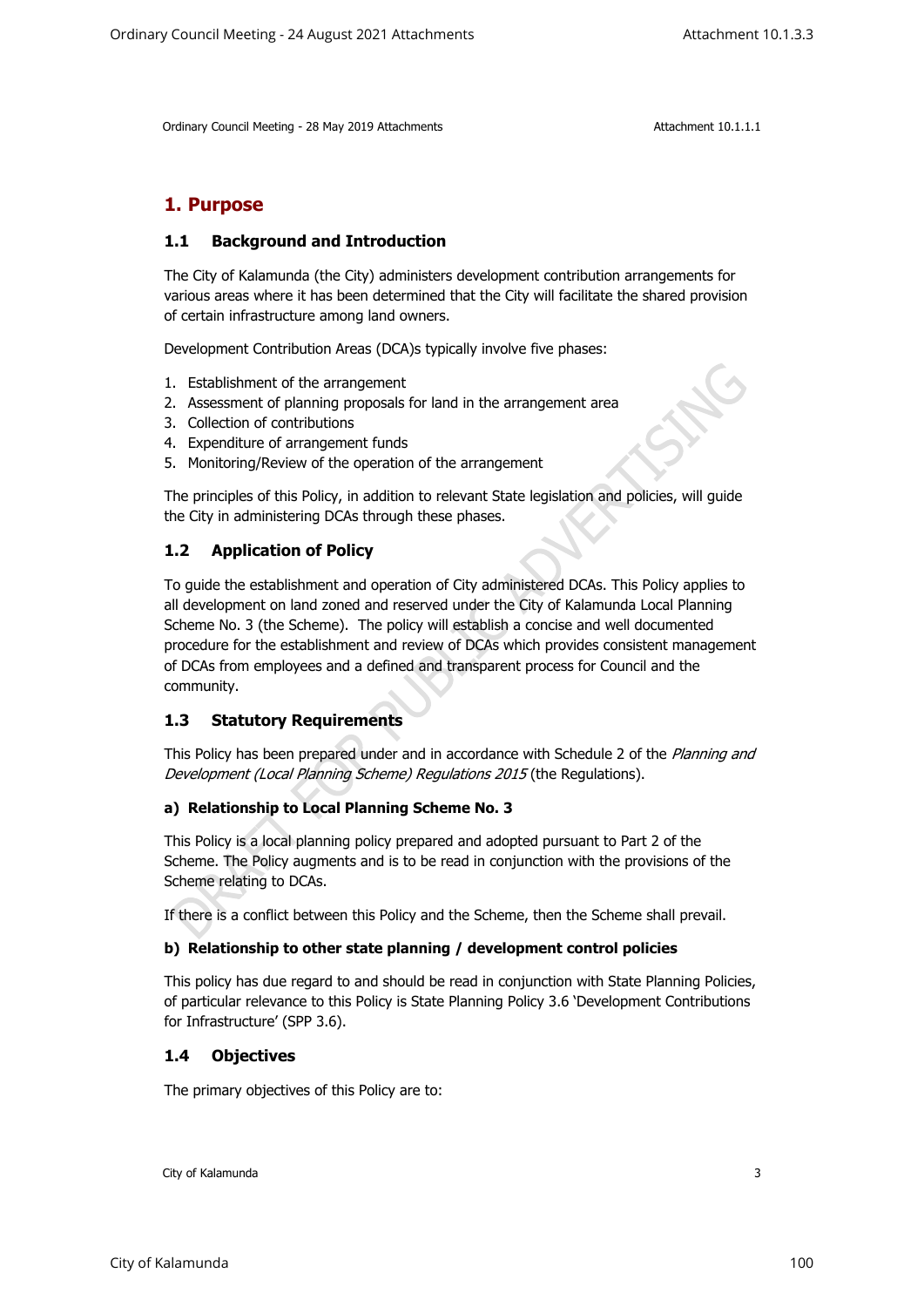- Establish a DCA process that is transparent and understandable for the Council, the City, landowners, developers and the community.
- Establish a DCA process that can be easily implemented and consistently managed by the City.
- Ensure that roles and responsibilities are well defined for the involved disciplines within the City.
- Establish a set of criteria for determining when infrastructure items should be prefunded.

## **2. Policy Statement**

## **2.1 Establishment**

The establishment and preparation of a DCA is to be in accordance with Clause 6.5 of the Scheme and SPP 3.6.

To enable the City to establish a DCA, sufficient information is required to be available within the relevant planning framework. This information may be provided through an appropriate level of detail contained within an approved Scheme Amendment, approved subdivision plan or an approved Structure Plan. The City will not seek to establish a DCA where there is not sufficient information to do so. Sufficient information must be provided to enable the appropriate identification of infrastructure and apportionment of costs amongst a defined precinct.

## **2.2 Assessment**

The assessment of applications for development, and making recommendations on subdivision, shall be undertaken in accordance with Clause 6.5 of the Scheme.

## **2.3 Collection**

The collection of contribution funds shall be undertaken in accordance with Clause 6.5 of the Scheme and the relevant provisions of SPP 3.6. Collection will also be guided by the relevant provisions of the Scheme associated with a particular DCA.

## **2.4 Expenditure**

## **a) Cell 9 Wattle Grove DCA**

Expenditure of contributions in the Cell 9 Wattle Grove DCA to be undertaken in accordance Schedule 11 of the Scheme and the prevailing Development Contribution Plan Report.

#### **b) Forrestfield / High Wycombe Industrial Area Stage 1 DCA**

Expenditure of contributions in the Forrestfield / High Wycombe Stage 1 Industrial Area to be undertaken in accordance Schedule 12 of the Scheme and the prevailing Development Contribution Plan Report.

## **c) Future DCAs**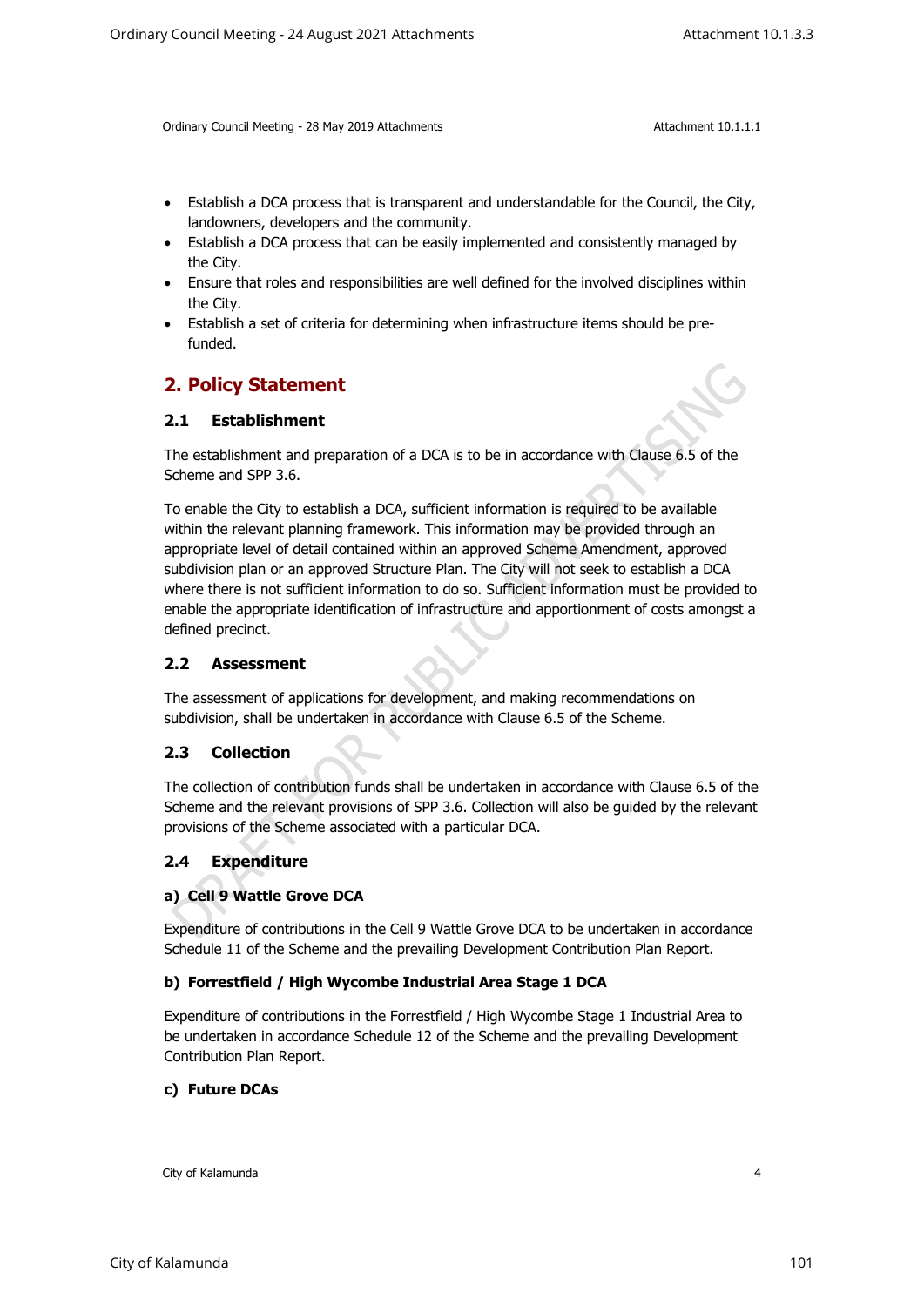Expenditure of contributions for any future DCAs established to be undertaken in accordance with the relevant Schedule adopted into the Scheme and the prevailing Development Contribution Plan Report.

## **2.5 Monitoring / Review**

Within the context of the statutory framework, the following procedure is to be followed when monitoring and reviewing a DCA:

#### **a) Roles and Responsibilities**

#### **Infrastructure Analysis**

The analysis of infrastructure to be delivered within a DCA is the responsibility of the City's Asset Delivery Department (Engineering).

The following actions must be undertaken as part of the infrastructure analysis:

- 1. Establish and document infrastructure items completed to date.
- 2. Establish and document the designs that have been progressed.
- 3. Identify what infrastructure items are outstanding.
- 4. Identify whether infrastructure items are still relevant and required.
- 5. Prepare a scope of works for costs estimates to be independently reviewed (to be undertaken in conjunction with the City's Strategic Planning Team).
- 6. Engage and manage contract for appropriately qualified consultant to undertake costs estimate review in accordance with the City's purchasing terms and conditions.
- 7. Verify and update utility and infrastructure cost estimates.
- 8. Provide required documentation within agreed timeframes.

## **Land Use and Planning Framework**

Reviewing the land use and planning framework within a DCA is the responsibility of the City's Strategic Planning Department.

The following actions must be undertaken as part of the land use and planning framework review:

- 1. Identify and document the properties that have developed / paid contributions.
- 2. Identify and document the properties that are outstanding for development / contributions.
- 3. Incorporate any relevant Structure Plan amendments into the land use and planning framework.
- 4. Review the priority of work to be delivered based on available funds.
- 5. Provide required documentation within the agreed timeframes.

#### **Financial Inputs**

Reviewing and maintaining the financial inputs for the DCA is the responsibility of the City's Financial Department.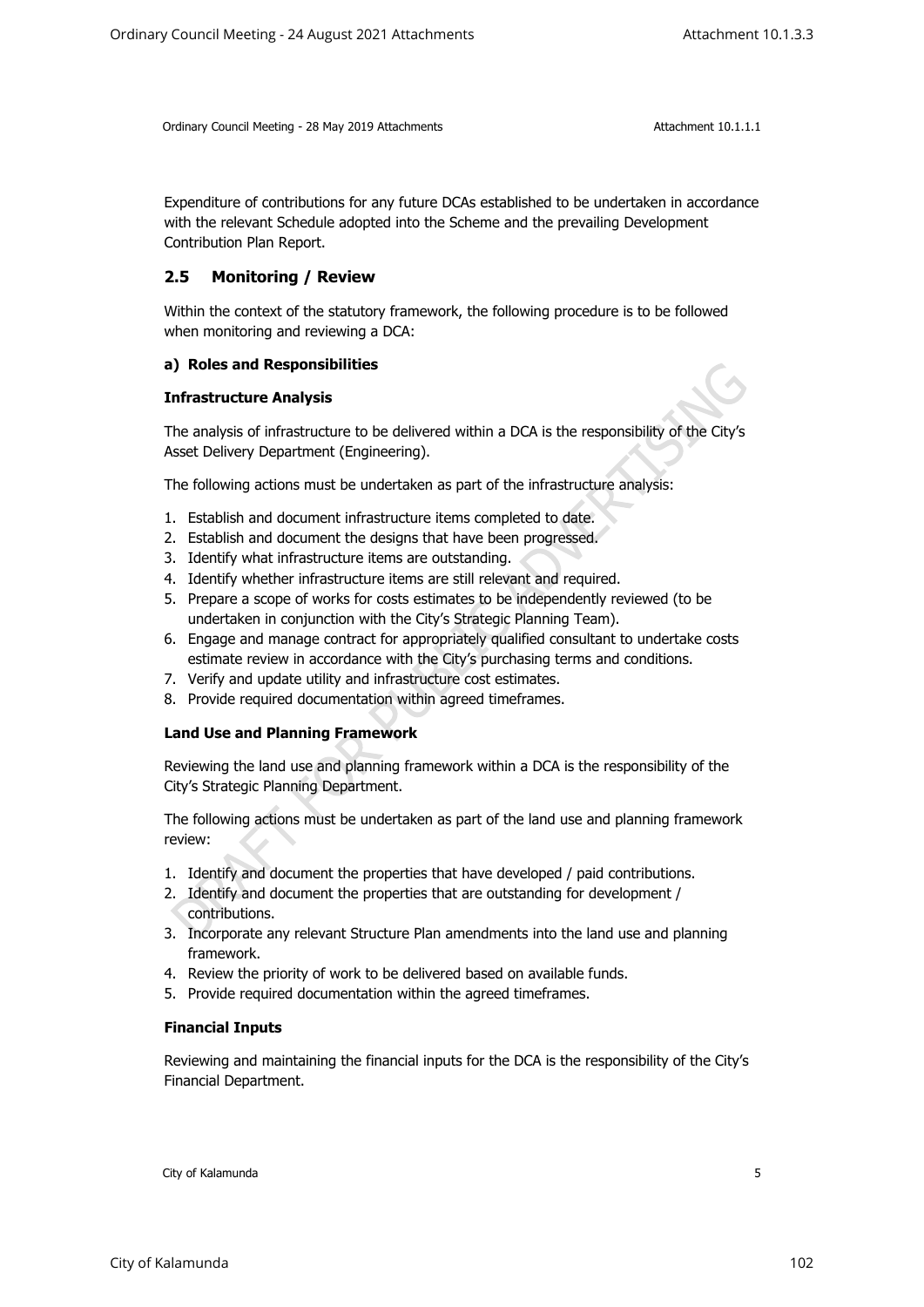The following actions must be undertaken as part of the financial review:

- 1. Upon requests from City's Asset Delivery and Strategic Planning Department, extract data from the City's Financial Information Management System and provide necessary inputs for the annual review including all income and expenditure statements and records.
- 2. Allocate various expenditure including projects management fees according to the agreed classification (i.e. legal, land and construction).
- 3. Process supplier invoices to various projects based on the invoice coding issued by the Asset Delivery and Strategic Planning Department.
- 4. Maintain and reconcile on a monthly basis the relevant bank accounts and provide details about the funds available and expenditure made.
- 5. Provide required documentation within the agreed timeframes.
- 6. Responsible for issuing Development Contribution invoices to landowners and following them up through the City's Standard Debt Collection process.

#### **Land Administration**

The land administration process is the responsibility of the City's Strategic Planning Department. The following actions must be undertaken as part of the land administration process:

- 1. Establish and document the current land acquisition rate through an independent valuer.
- 2. Identify the land acquisitions that have occurred and require updating as result of designs progressing or amendments to the planning framework.
- 3. Verify land information and data.
- 4. Make land area adjustments in accordance with planning framework developments and verification of land information and data.
- 5. Prepare scope of works for an independent land valuation.
	- a. Engage and manage the contract for an appropriately qualified consultant to undertake a land valuation in accordance with the City's purchasing terms and conditions.
- 6. Provide the documentation within the agreed timeframes.

## **Development Contribution Plan**

The preparation of the Development Contribution Plan (DCP) and associated documentation and reports for each DCA is the responsibility of the City's Strategic Planning Department.

The following actions must be undertaken as part of the preparation of the DCP:

- 1. Incorporate disciplinary inputs into the master spreadsheet for the relevant financial year.
- 2. Incorporate outcomes from the master sheet and relevant disciplinary inputs into the DCP.
- 3. Prepare scope of works for independent peer-review of the City's DCP (where appropriate).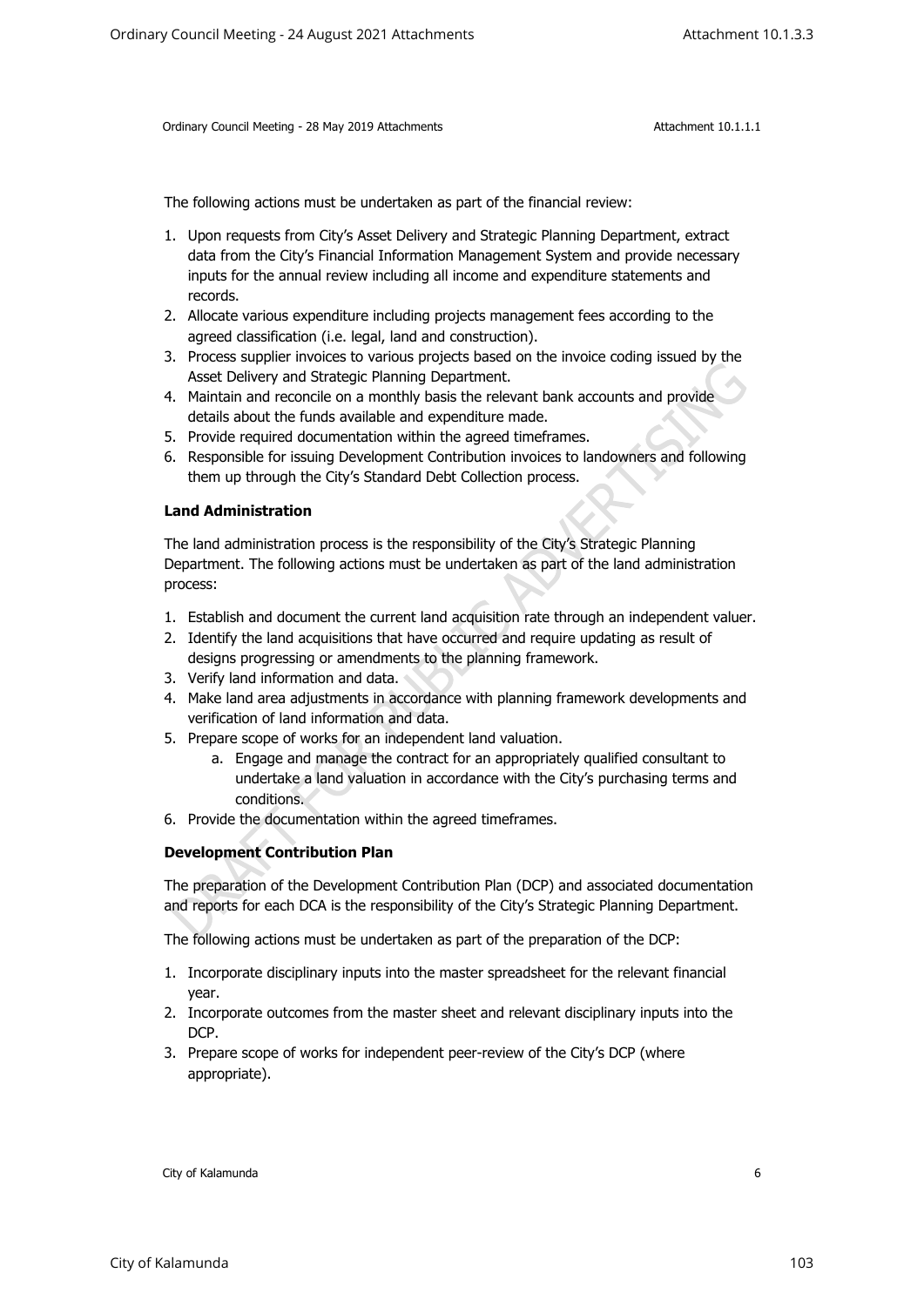- a. Engage and manage the contract of an appropriately qualified consultant to undertake peer-review of the DCP in accordance with the City's purchasing terms and conditions.
- 4. Present the DCP to Council for adoption for the purposes of public advertising.
- 5. Finalise the DCP incorporating inputs from the peer review and advertising process.
- 6. Present the outcomes of public advertising and the final DCP documentation to Council for adoption.
- 7. Prepare the documentation within the agreed timeframes.

#### **b) Monitoring**

The monitoring process is to adhere to the following principles:

- 1. The City will regularly review DCPs utilising independent advice where appropriate. The review of DCPs will be undertaken in accordance with the Roles and Responsibilities as outlined above.
- 2. The commencement of a DCP review should occur every 12 months. The point at which the DCP review should be commenced will be in accordance with one of the following:
	- a. At the end of the financial year;
	- b. Twelve (12) months from date the most recent DCP was adopted by the Council;
	- c. Where there is a significant change in the planning framework (e.g. scheme amendment, structure plan amendment);
	- d. Where there has been a reasonable request for a review by a landowner/s within the DCA; or
	- e. At the stage the final liability to the DCA is paid.
- 3. During the review of a DCP, the City will make the necessary adjustments to the contribution rates to ensure sufficient funds for their completion. Affected land owners will be informed of any adjusted contribution rates and their rights of review.
- 4. In reviewing contribution rates, the City will tally the cost of completed and outstanding shared cost items.

## **c) Reporting**

The reporting process is to adhere to the following considerations and principles:

- 1. For the DCP Report to be compiled, all disciplinary inputs (infrastructure analysis, land use and planning framework, financial and land administration) are required. The DCP Report cannot be presented to Council without these inputs being accurate, relevant and final based on the best available information at the time.
- 2. Once the DCP Report has incorporated the disciplinary inputs and the draft has been finalised, the DCP Report is to be presented to Council for the purpose of public advertising.
- 3. Should Council adopt the DCP Report for the purpose of public advertising, the DCP Report is to be advertised for a period of not less than 28 days in the following manner, including but not limited to:
	- a. Notice in a local newspaper available to the location of the DCA;
	- b. Notice on the City's website and social media platforms; and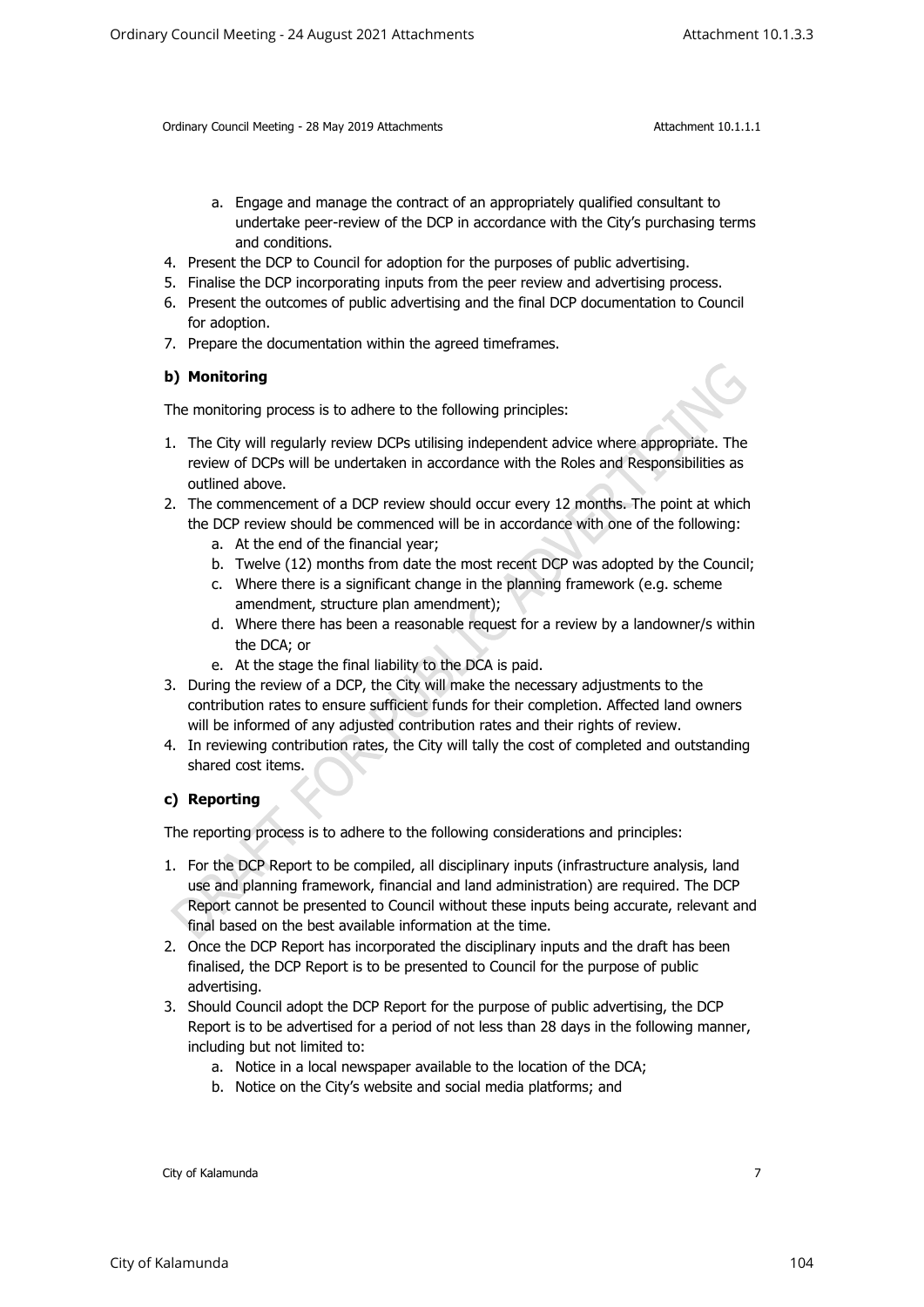- c. Direct mailout to the properties within the DCA that have not yet been developed.
- 4. The Final DCP Report is to incorporate modifications in response to submissions and any peer review where appropriate.
- 5. The Final DCP Report can only be presented to Council for final adoption when the above steps have been completed.

## **2.6 Pre-Funding Infrastructure / Land**

#### **City Pre-Funding Infrastructure / Land**

The Council may resolve to pre-fund infrastructure identified within a DCA in accordance with the following criteria:

- 1. The infrastructure / land must be identified within an approved Structure Plan, approved Scheme Amendment or approved subdivision plan.
- 2. The infrastructure / land must be identified within an approved DCA adopted under the Scheme.
- 3. The infrastructure / land must be identified within an adopted DCP Report.
- 4. The infrastructure / land should address the following key principles:
	- a. The infrastructure / land is essential for facilitating development within the DCA.
	- b. The non-delivery of the infrastructure / land may hinder development within the DCA and /or restrict the ability for the area to be appropriately accessed.
	- c. The infrastructure / land is essential to facilitate the delivery of other infrastructure identified within the DCA.
- 5. A request from a landowner within the DCA for the City to pre-fund infrastructure must be provided through a written submission to the City outlining the merits of the delivery of the pre-funded infrastructure.
- 6. The proposal to pre-fund the infrastructure item should be advertised to landowners within the DCA either as part of the advertising of the annual review of the DCP Report or as a separate item.
- 7. The City has adequate budget funds set aside for pre-funding.

#### **Developer Pre-Funding Infrastructure / Land**

Developer pre-funded infrastructure or land occurs where a developer enters into an agreement with the City to pre-fund infrastructure or land with the DCP refunding the developer the costs of infrastructure or land at an agreed point in time.

The applicant requesting the pre-funding of infrastructure must submit the following information for the City's consideration:

- 1. Written submission to the City requesting the infrastructure item be pre-funded.
- 2. Written submissions to the City on the merits of the delivery of pre-funded infrastructure.

Criteria: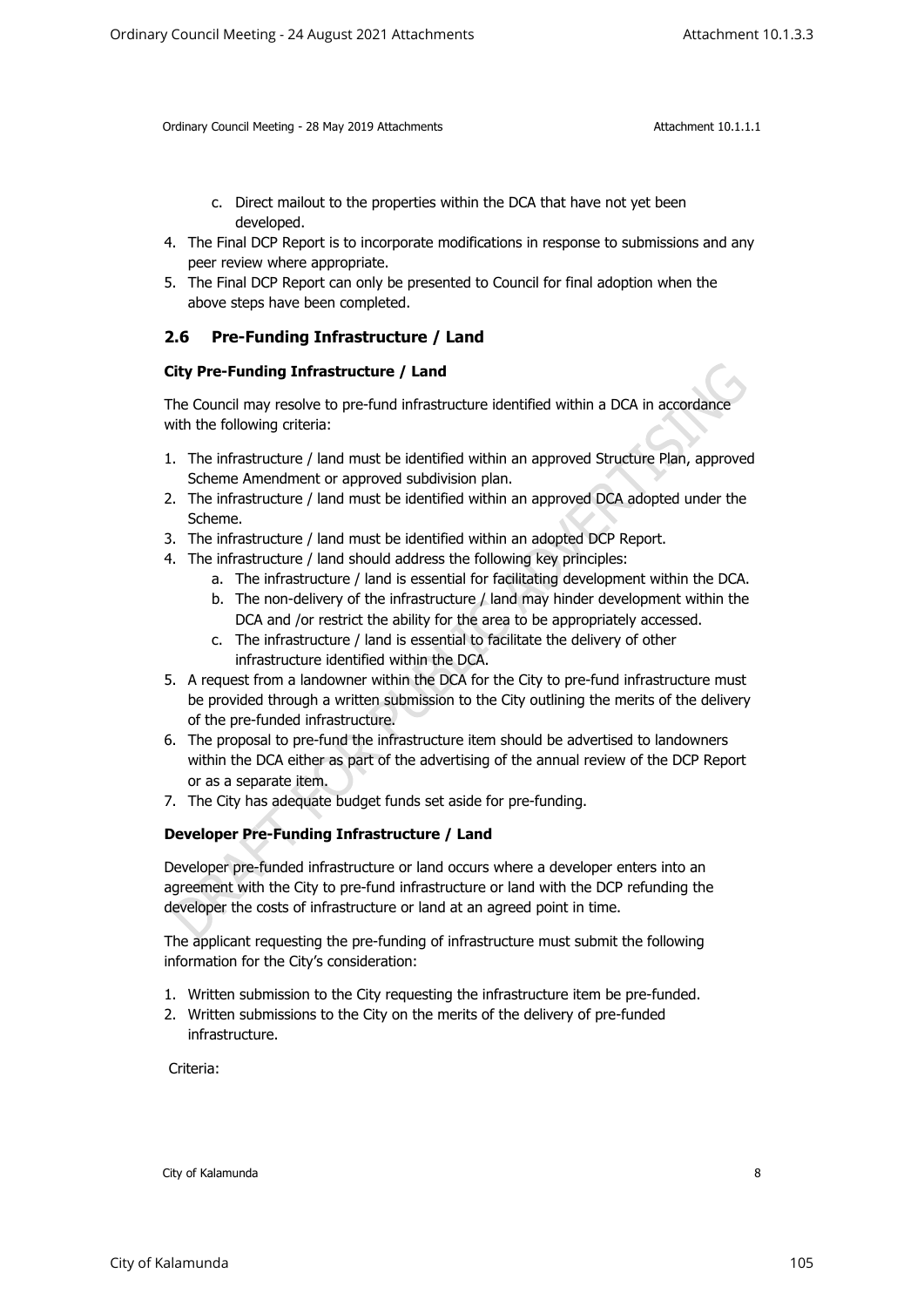- 1. Interest is not payable on pre-funded items unless it is specifically outlined in the DCP within the Scheme.
- 2. The works should be necessary for the progression of an approved subdivision or development.
- 3. The City does not hold sufficient DCA funds to undertake the works and/or has not yet prioritised such works.

Pre-Funding Agreement:

By way of an exchange of letters, the City and the Developer will agree the extent, composition and timing of the infrastructure works to be pre-funded. Once agreed, the works become 'Approved Works'. The Approved Works must be identified sufficiently to ensure the cost and quantities of works in that item can be identified. This is particularly relevant where rates and quantities are involved.

Once the details of the Approved Works are agreed, in principle, between the City and Developer, a Pre-Funding Legal Agreement is to be prepared by the City's solicitor and entered into between the parties.

Acceptance of Works:

The Developer shall ensure the works are:

- 1. Undertaken in a proper and workmanlike manner;
- 2. In accordance with plans and specifications constituting the Approved Works; and
- 3. Completed within the agreed period.

Following written notification from the Developer that the Approved Works are complete, the City will confirm the delivery of the Approved Works to its satisfaction. The City can modify, accept or reject the claim where justified, following review of the standard of works and cost.

Accounting for Recoup:

On acceptance of the Approved Works by the City, the cost of the works shall be credited to the DCP account of the Developer. The balance in this account may be used to offset any cost contribution liabilities owed by the Developer in subsequent / future stages. Any balance owed to the Developer on completion of all subdivision and development owned by the Developer shall be paid to the Developer subject to:

- 1. There being sufficient funds available in the DCA account; and
- 2. Having regard to the Priority of Works by the City for the delivery of outstanding DCA works. If the pre-funded works are not prioritised within the DCP, this credit will be held without interest until such time as the works are prioritised.

## **3. Matters to be considered**

#### **3.1 This policy to be given due consideration**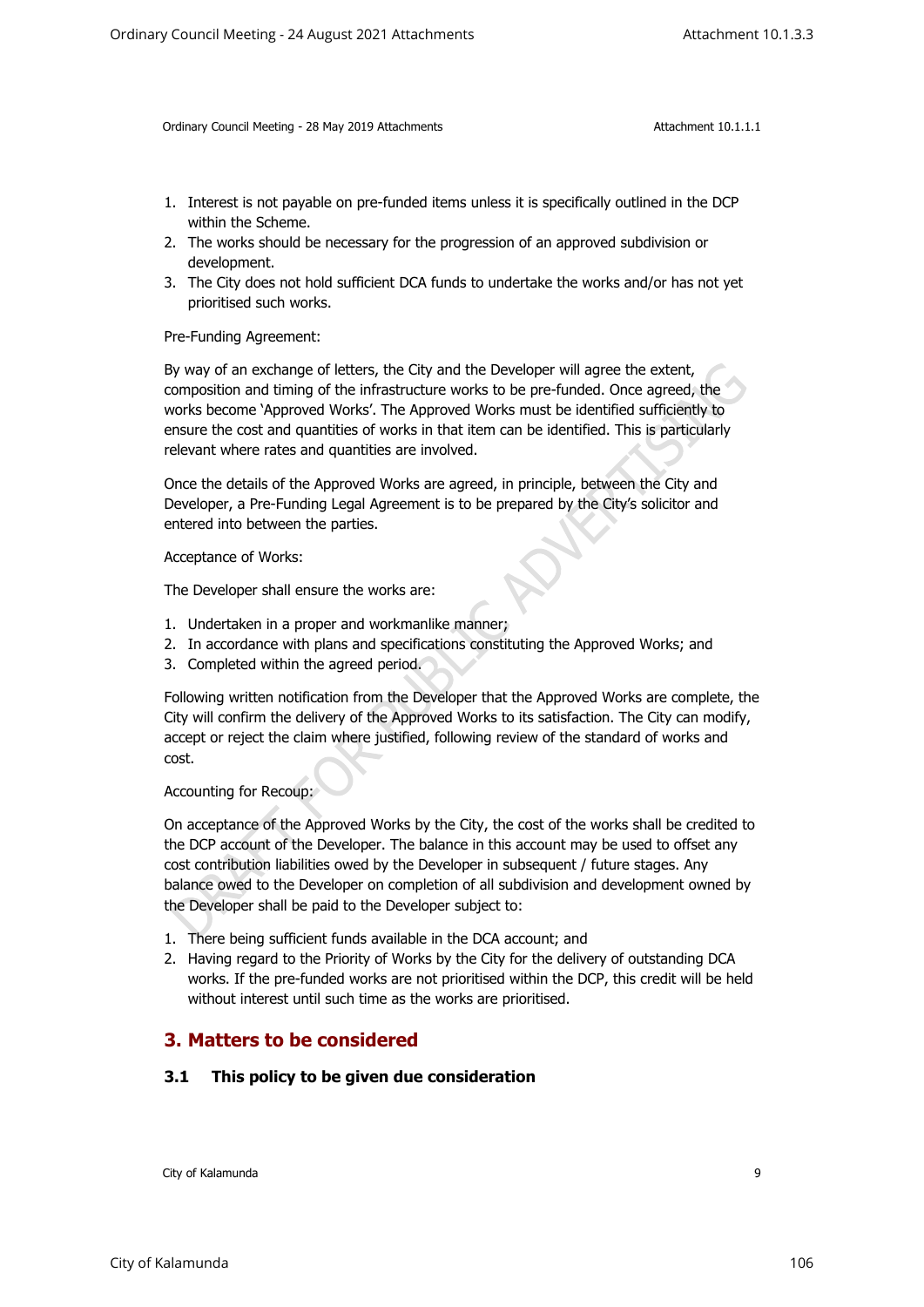The following matters will be given consideration in the application of this policy:

- The provisions relating to DCAs set out in Clause 6.5 of the Scheme;
- The provisions relating to DCAs set out in Schedule 11 and 12 of the Scheme;
- Any adopted Schedule into the Scheme as a result of a new DCA being established;
- The provisions relating to development set out in the Scheme;
- The provisions set out in SPP 3.6; and
- The provisions of any adopted Structure Plan which relates to a DCA and any amendments made to a relevant Structure Plan.

## **4. Definitions**

**'Development Contribution Area'** means an area shown on the City's Local Planning Scheme No.3 map as DCA with a number and included in Schedule 11 or 12 of the Scheme.

**'Development Contribution Plan'** means a development contribution plan prepared in accordance with the provisions of SPP 3.6 and the provisions of Clause 6.5 of the Scheme (as incorporated in Schedule 11 and 12 to the Scheme).

**'Development Contribution Plan Report'** means a report prepared and distributed in accordance with clause 6.5.10 of the Scheme.

**'Infrastructure'** means the standard infrastructure items (services and facilities set out in appendix 1 of SPP 3.6) and community infrastructure, including recreational facilities; community centres; child care and after school centres; libraries and cultural facilities and such other infrastructure, services and facilities for which development contributions may reasonably be required having regard to the objectives, scope and provisions of SPP 3.6. Cristiany Council Meeting - 24 August 2021 Attachments Attachment 10.1.3.3<br>
Cristian Council Meeting - 29 Mer 2018 Attachments<br>
The following matters will be given constituted in the application of this process.<br>
The provi

**'Infrastructure Costs'** means such costs as are reasonably incurred for the acquisition and construction of infrastructure